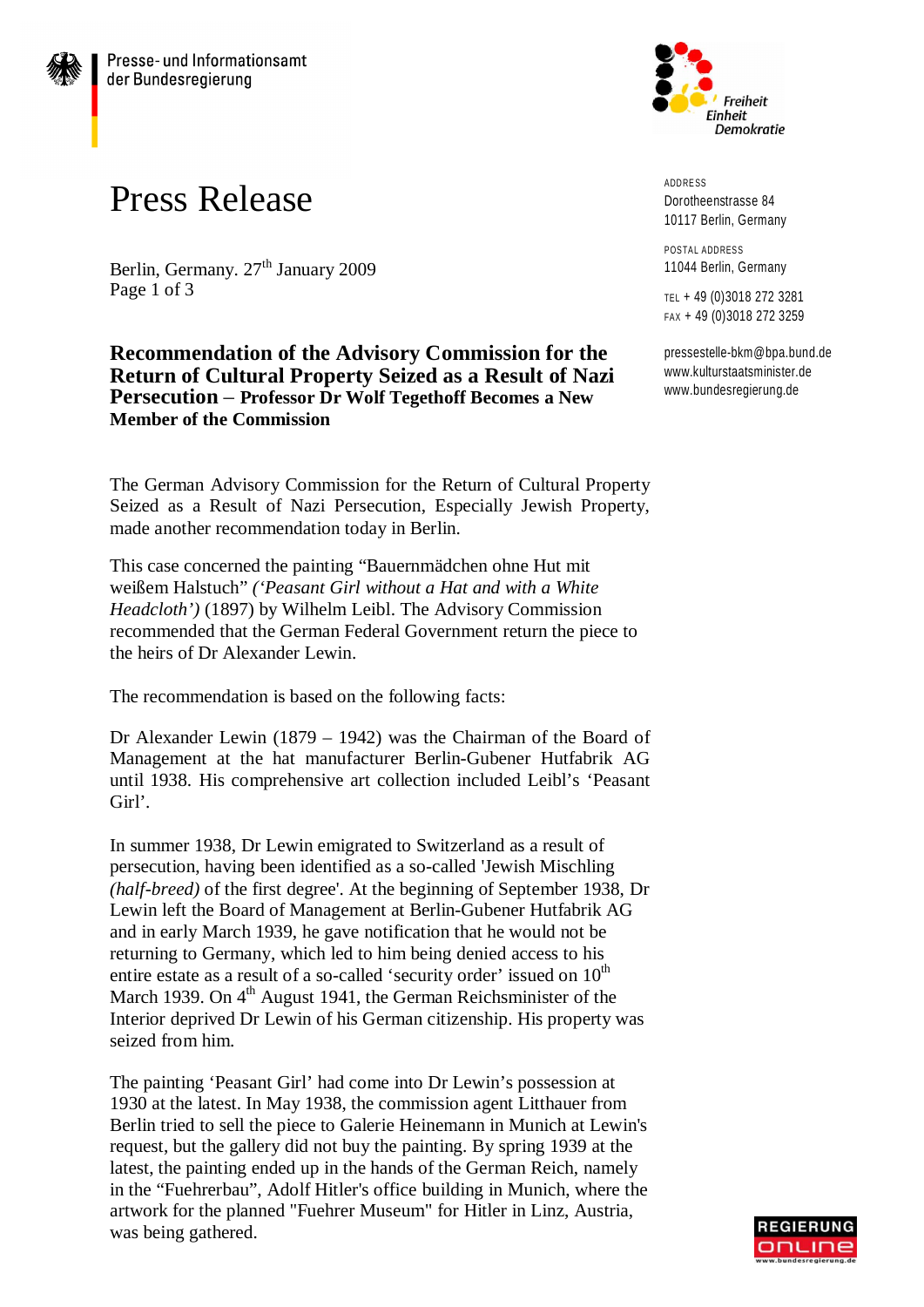

Presse- und Informationsamt der Bundesregierung

Berlin, Germany. 27<sup>th</sup> January 2009 Page 2 of 3

So far, attempts to reconstruct the path of the painting from Dr Lewin's possession to the Munich-based collection for the "Fuehrer Museum" in Linz have been unsuccessful. Since 1966, the piece has been displayed in the "Kunsthalle" art gallery in Bremen, Germany, as a long-term loan from the Federal Republic of Germany. It is registered as an object from the remainder of the Central Collecting Point at [www.lostart.de.](http://www.lostart.de.)

The heirs of Dr Lewin have applied for the restitution of the painting due to the fact that it was seized as a result of persecution. They state that even if it is insinuated that, in a potential sale, the sale price was appropriate and the vendor was able to freely control the price, the decision to sell the piece was nevertheless based on a situation involving persecution.

The responsible German Federal Office for Central Services and the Settlement of Open Property Issues has rejected this claim for restitution, given that there are no trusted findings confirming that the piece of artwork was wrongfully seized during the reign of the National Socialist Regime. It explains that it could indeed be assumed that the owner wanted to sell the image because of his forthcoming immigration but that assumptions are not sufficient evidence for a restitution decision.

The parties were unable to come to an agreement and therefore decided to present the case to the Advisory Commission and ask it to come up with a recommendation.

According to the Advisory Commission and with regard to the period between the loss of the painting from Dr Lewin's possession and its inclusion in the central collection for the "Fuehrer Museum", a period which cannot be fully clarified, there is no justified evidence whatsoever to contradict the claim that the painting was seized as a result of Nazi persecution.

During this meeting at the Representation of the German Land of Saxony-Anhalt, the Chair of the Commission, Professor Dr Jutta Limbach, welcomed Professor Dr Wolf Tegethoff (Director of the Zentralinstitut für Kunstgeschichte München (ZI), the 'Central Institute for Art History in Munich') as a new member of the Commission. Professor Tegethoff replaces Professor Dr Dr Thomas Gaehtgens, who was a member of the Advisory Condition from 2003 to 2007 before becoming the Director of the Getty Research Institute in Los Angeles. The Commission also agreed that Professor Dr Rürup be appointed to the role of Deputy Chair of the Commission.